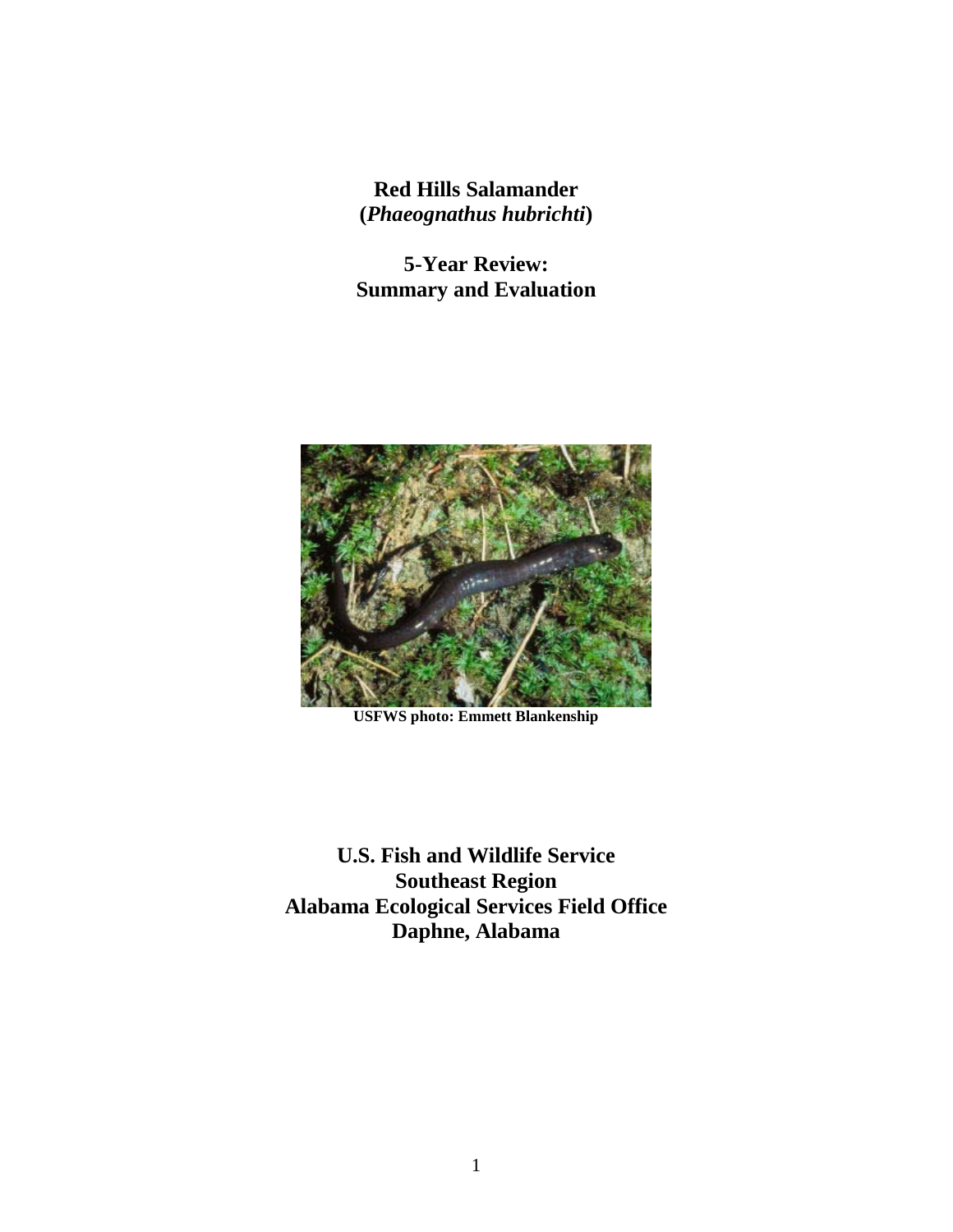## **5-YEAR REVIEW Red Hills salamander/***Phaeognathus hubrichti*

### **I. GENERAL INFORMATION**

### **A. Methods used to complete the review**

This review was completed by our Alabama Ecological Services Field Office in Daphne, Alabama. Information sources include the Red Hills Salamander Recovery Plan (Service 1983), peer reviewed scientific publications, incidental take permits, habitat conservation plans, and unpublished reports. Public notice was given in the *Federal Register* on September 8, 2006 (71 FR 53127) and a 60 day comment period was opened. We did not receive any new information during this comment period. All information used in the review is on file at the Alabama Field Office. The recommendations resulting from this review are the result of thoroughly reviewing the best available information on the species.

Six individuals peer reviewed this document. A summary of the peer review is provided in Appendix A.

### **B. Reviewers**

**Lead Region: Southeast –** Kelly Bibb, 404-679-7132

**Lead Field Office: Daphne, Alabama Ecological Services Field Office –** Rob Tawes (former Deputy Field Supervisor) and Matthias Laschet, 251-441- 5842

**Cooperating Field Office: Jackson, Mississippi Ecological Services Field Office** – Linda LaClaire, 601-321-1126

# **C. Background**

- **1. Federal Register Notice citation announcing initiation of this review:** September 8, 2006; 71 FR 53127
- **2. Species status:** Improving; Several projects have been funded to study burrow occupancy rates (study site: Haines Island); movement, burrow fidelity, and fine-scale genetics (study site: SR-21 Falkenberry Hill); population structure between disturbed and undisturbed sites; and effect of slope on population structure (using previously collected data). A letter highlighting several voluntary conservation opportunities was mailed to 379 landowners throughout the species' range. A newly developed fact sheet was included with the letter. An article highlighting similar information was published in the Alabama's Treasured Forests magazine. These outreach activities contributed to increased public knowledge about the salamander and resulted in possible opportunities with willing landowners.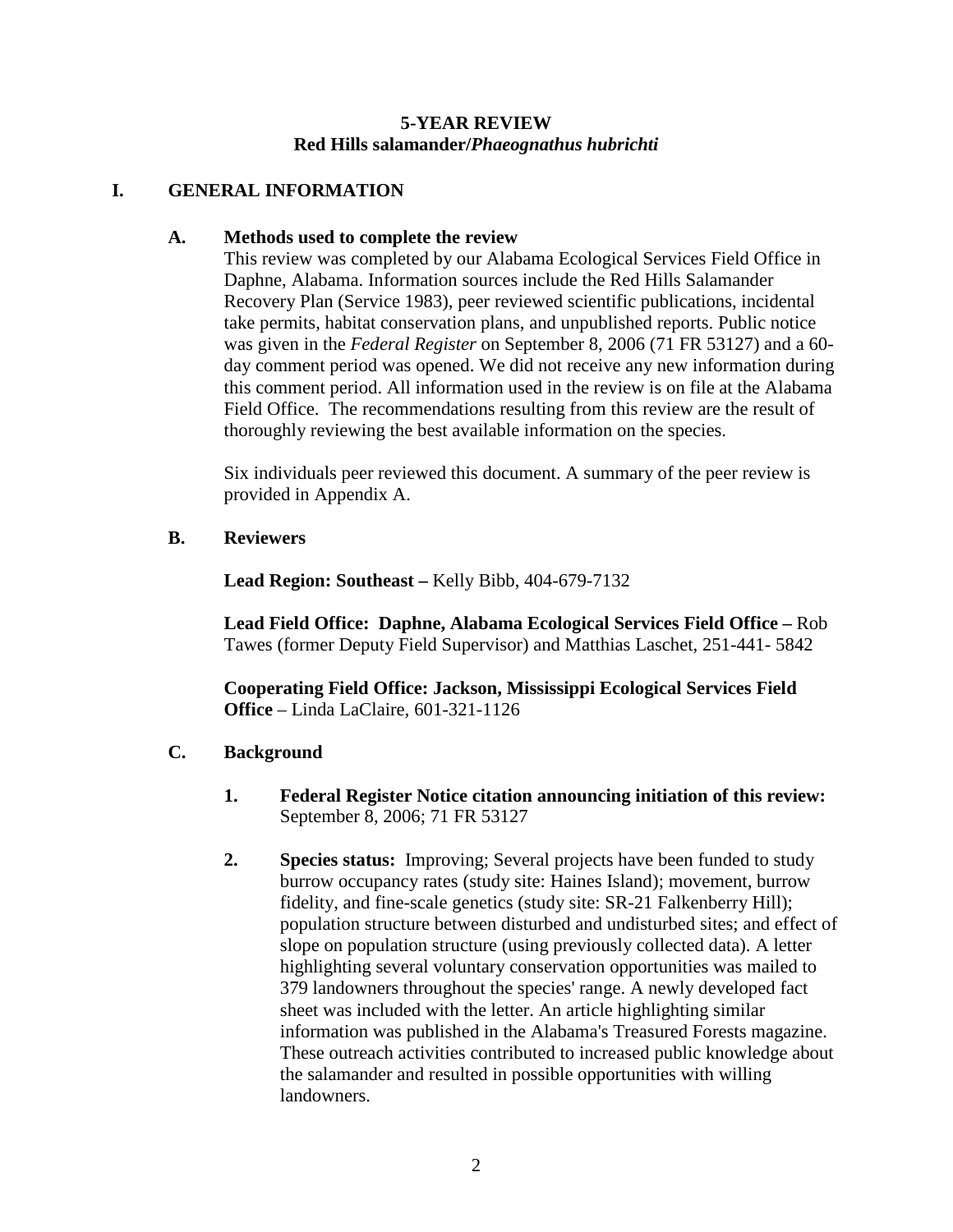**3. Recovery achieved:** 1 (1=0-25% species recovery objectives achieved)

# **4. Listing history**

Original Listing FR notice: 41 FR 53032 Date listed: January 3, 1977 Entity listed: species Classification: threatened

# **5. Review History**

Recovery Plan: November 23, 1983 Recovery Data Calls: 2012-2000

A previous 5-year review for this species was noticed on November 6, l991 (56 FR 56882). In this review, the status of many species was simultaneously evaluated with no in-depth assessment of the five factors, threats, etc. as they pertained to the individual species. The notices summarily listed these species and stated that no changes in the designation of these species were warranted at that time. In particular, no changes were proposed for the status of the species in this review.

# **6. Species' Recovery Priority Number at start of review (48 FR 43098):**  7 (monotypic genus with medium degree of threat and high recovery potential). The Red Hills salamander is the sole member of the genus *Phaeognathus*. The species has been classified as facing moderate threats (primarily from forest resource extraction). However, it has a high recovery potential because it is typically found on steep slopes or within streamside management zones easily delineated and avoided by timber operators, and low development pressure.

# **7. Recovery Plan**

Name of plan: Red Hills Salamander Recovery Plan Date issued: November 23, 1983

# **II. REVIEW ANALYSIS**

- **A. Application of the 1996 Distinct Population Segment (DPS) policy**
	- **1. Is the species under review listed as a DPS?** No.
	- **2. Is there relevant new information that would lead you to consider listing this species as a DPS in accordance with the 1996 policy?** No.
- **B. Recovery Criteria**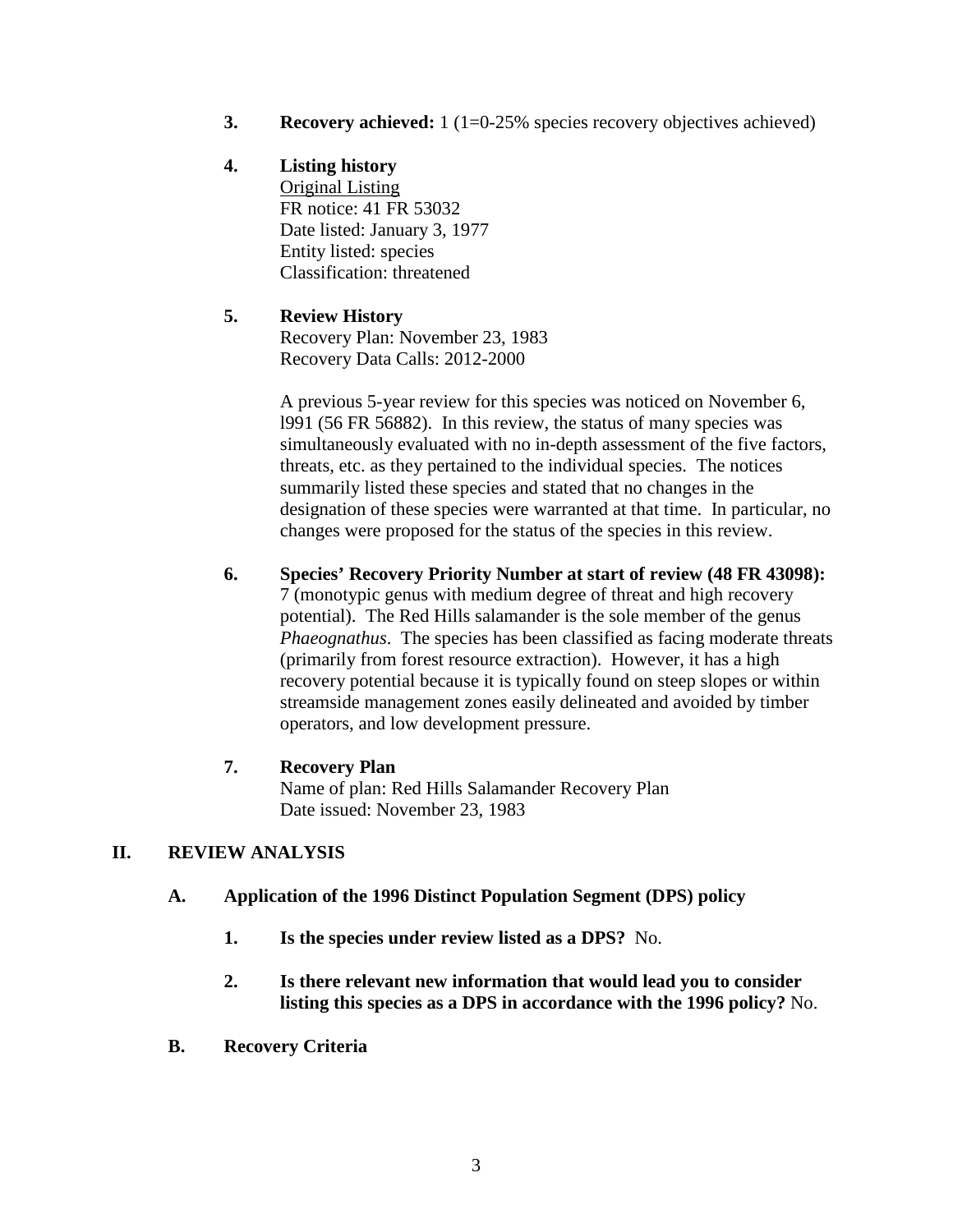**1. Does the species have a final, approved recovery plan containing objective, measurable criteria?** No. There is a final approved plan but it does not contain recovery criteria. However, the plan does contain objectives and tasks stressing the importance of habitat protection (through habitat conservation plans, easements, or fee simple purchase), habitat mapping, additional surveys, landowner and public outreach/education, and monitoring of both populations and known habitat. The recovery plan basically states an objective toward delisting but indicates it is likely not possible for this animal in the near future due to the animal's small range, limited habitat, and other considerations.

Since the last review, improvements in GIS and the willingness of some land owners to create detailed maps of their lands, provide a more accurate acreage of Red Hills Salamander habitat. Land purchases through the Forever Wild program, The Nature Conservancy (TNC), and Alabama Department of Conservation and Natural Resources (ALDCNR) have also contributed to efforts in striving to recover the Red Hills salamander.

### **C. Updated Information and Current Species Status**

### **1. Biology and Habitat**

The Red Hills salamander (RHS) is a large, fossorial (burrowing), lungless salamander first collected in Butler County, Alabama, in 1960 by the late Leslie Hubricht. The species, distinct from other plethodontid salamanders because of its large size, elongated trunk, and short legs, was described the following year under the monotypic genus *Phaeognathus* (Highton 1961). The RHS, based on current scientific information, is restricted to the Red Hills physiographic province in Conecuh, Covington, Crenshaw, Butler, Monroe, and Wilcox Counties, Alabama (Figure 1). The Alabama River to the west and the Conecuh River to the east delimit the known range of the species. Within this area, the RHS is typically found in areas of relatively undisturbed forested slopes and moist ravines with surface exposures of the siltstones, claystones, sandstones, and clays of the Tallahatta and Hatchetigbee geologic formations. However, salamanders have been found outside of these formations, as evidenced by the 2005 discovery of a possibly disjunct population of RHS on private timberlands in Wilcox County (Bailey & Miller 2006). Additional surveys may reveal other such populations.

RHS occupy subterranean burrows, often located within the fissures and channels of the referenced geologic formations. Burrow entrances are small, oval, and typically possess smooth, rounded edges. The salamanders rarely leave their burrows, and prey on invertebrates and land snails both inside the burrow and near the burrow entrance (Gunzburger 1999). Evidence from field and laboratory research indicates the entire RHS life cycle, including breeding, oviposition, hatching and larval development, may occur entirely within these burrows (Gunzburger and Guyer 1998, Guyer undated, Bakkegard 2002, Means 2003).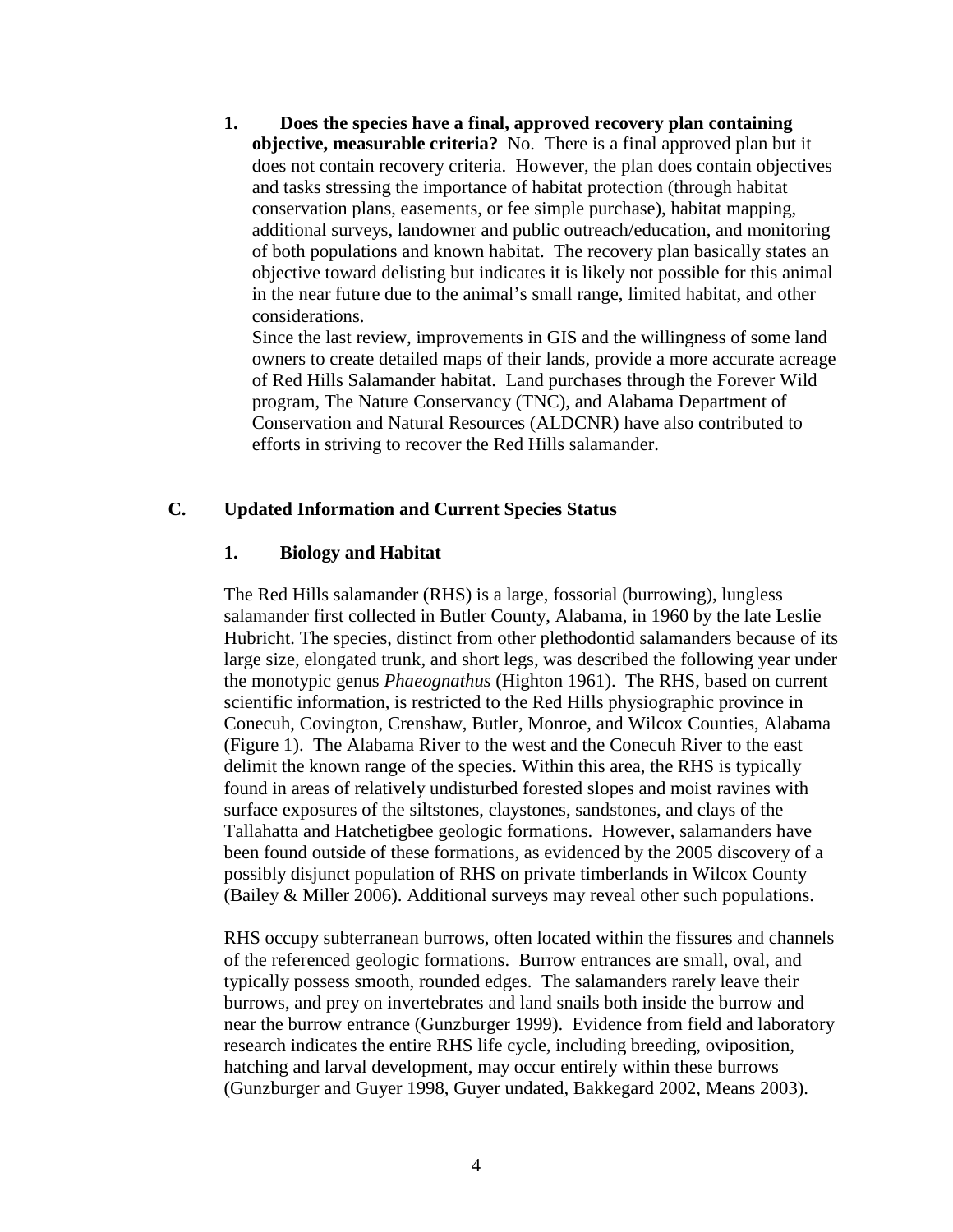

#### **FIGURE 1: Range of Red Hills Salamander (Adapted from Dodd 1988, 1991)**

RHS burrows occur in relatively undisturbed mesophytic forest habitat on moderately steep to steep slopes. The subterranean clays, claystones, and siltstones are an important element in maintaining the suitable moisture required for these amphibians. In addition, loamy soils, deciduous leaf litter, and a forest canopy cover providing shade and moisture are important habitat elements preventing the dessication of the forest floor and micro-environment occupied by the species (Service 1983). Burrows are typically more abundant on the upper portion of steep (greater than [>] 27º), north-facing slopes and ravines, under the shade of mature undisturbed forest (Jordan and Mount 1975; French and Mount 1978; Service 1983; Dodd 1988, 1991; Godwin 2003). However, active burrows are also found on the lower portions of slopes, and occasionally on slopes with eastern, northeastern, northwestern, and western aspects (Dodd 1988, Godwin 2003). Typical overstory plant species found in RHS habitat include tuliptree (*Liriodendron tulipifera*), beech (*Fagus grandifolia*), mountain laurel (*Kalmia latifolia*), oaks (*Quercus* spp.), hickories (*Carya* spp.), Anise (*Illicum floridanum*) and several species of magnolia (*Magnolia* spp.).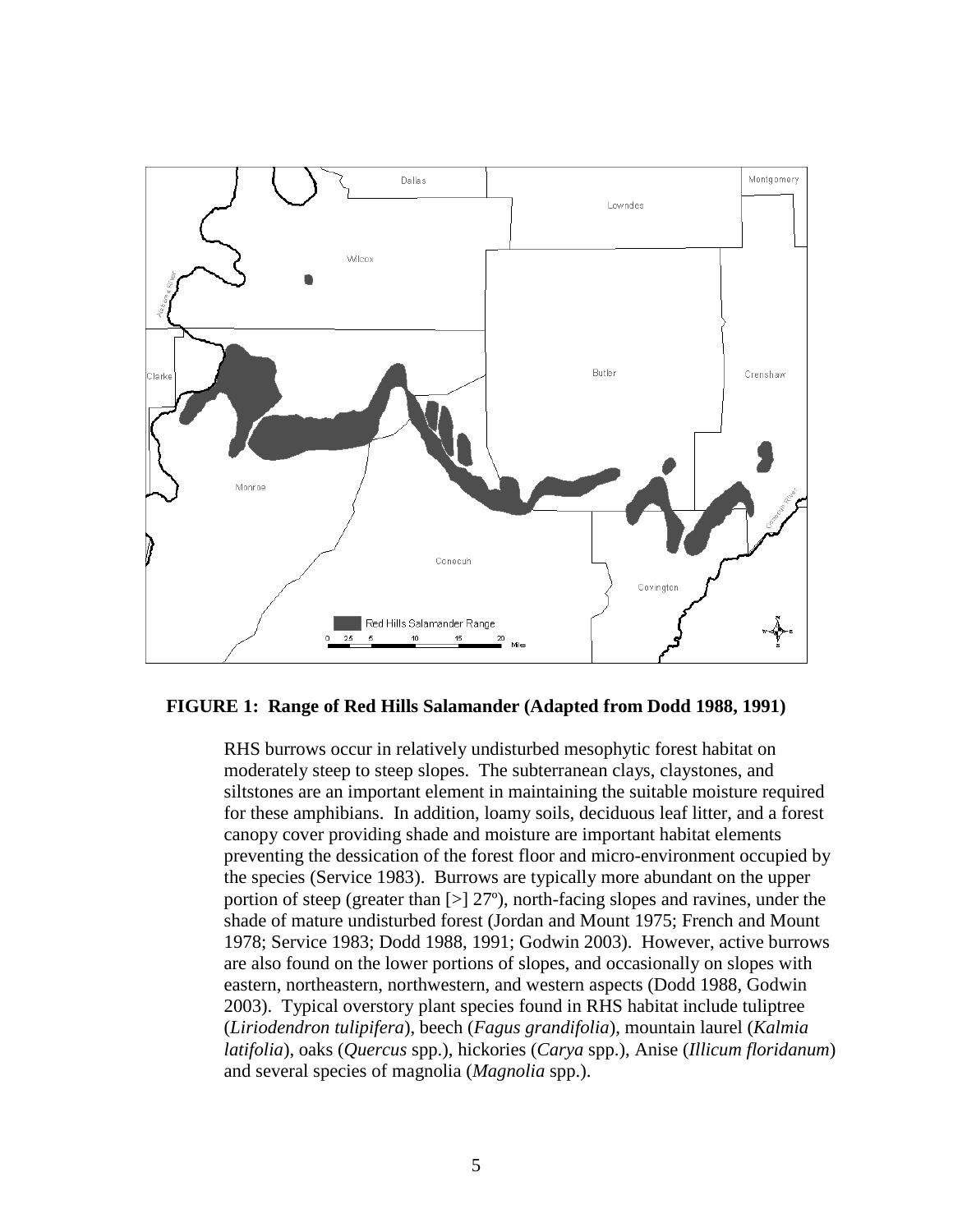#### **a. Species' biology and life history:**

Some basic biological research has been conducted on the species since the 1983 recovery plan. Parham et al. (1996) studied the skeletochronological age of 11 RHS specimens. Age estimates for these individuals ranged from 5 to 11 years, with the largest specimen estimated to be the oldest. Gunzburger (1999) examined RHS food sources and found, through examination of stomach contents from preserved specimens and fecal samples from live RHS that prey consists mainly of various arthropods (68%) and gastropods (20%). New food sources identified in this study included shed skin, spiders, hemipterans, and annelids (earthworms). Bakkegard (2002) studied the seasonal and daily activities of RHS at their burrow entrances, and found air temperature was the most influential abiotic variable. Salamanders spent more time at burrow entrances during warmer parts of the year. Additionally, activity increased in the afternoon and was typically high through the evening into the early morning and moonlight had no discernible effect on nighttime activity. The study also found salamanders at active burrow entrances 28% of the time. Means (2003) investigated RHS reproductive biology. He observed the behavior of a brooding female and examined her egg clutch (containing six eggs attached to the ceiling of a burrow). As suspected, juvenile RHS in the study developed directly into adults with no aquatic larval stage. Based on the study, female RHS may oviposit in late June through early July and incubate in July and August. Bakkegard and Guyer (2004) examined sexual size dimorphism in 92 preserved RHS specimens and found that males were both larger and bulkier than females. The authors theorized this may have evolved as a result of male-male combat (males also had more bite scars than females). Finally, Bakkegard (2005) studied RHS response to predators (snakes) and documented a number of protective behaviors, including mouth gaping, writhing, and head flattening. These antipredator behaviors were very similar to those documented for the related *Desmognathus* salamander genus.

#### **b. Abundance, population trends, demographic features, or demographic trends**

It is extremely difficult to capture RHS without harming individuals and habitat and therefore status and take (e.g., Service incidental take permits) have been determined by monitoring habitat rather than population levels. Perhaps the best known method of surveying for individual salamanders (and the most efficient) is to determine the amount or density of burrows.

Several studies have attempted to determine RHS burrow density. Dodd (1988, 1990) calculated burrow density (using a line-transect method) at a number of sites. Estimates ranged from 2.6 to 9.4 burrows per 100 m², with a mean burrow density of 5.05 burrows per 100 m<sup>2</sup>. Godwin (2002), also employing the line transect method, sampled several sites throughout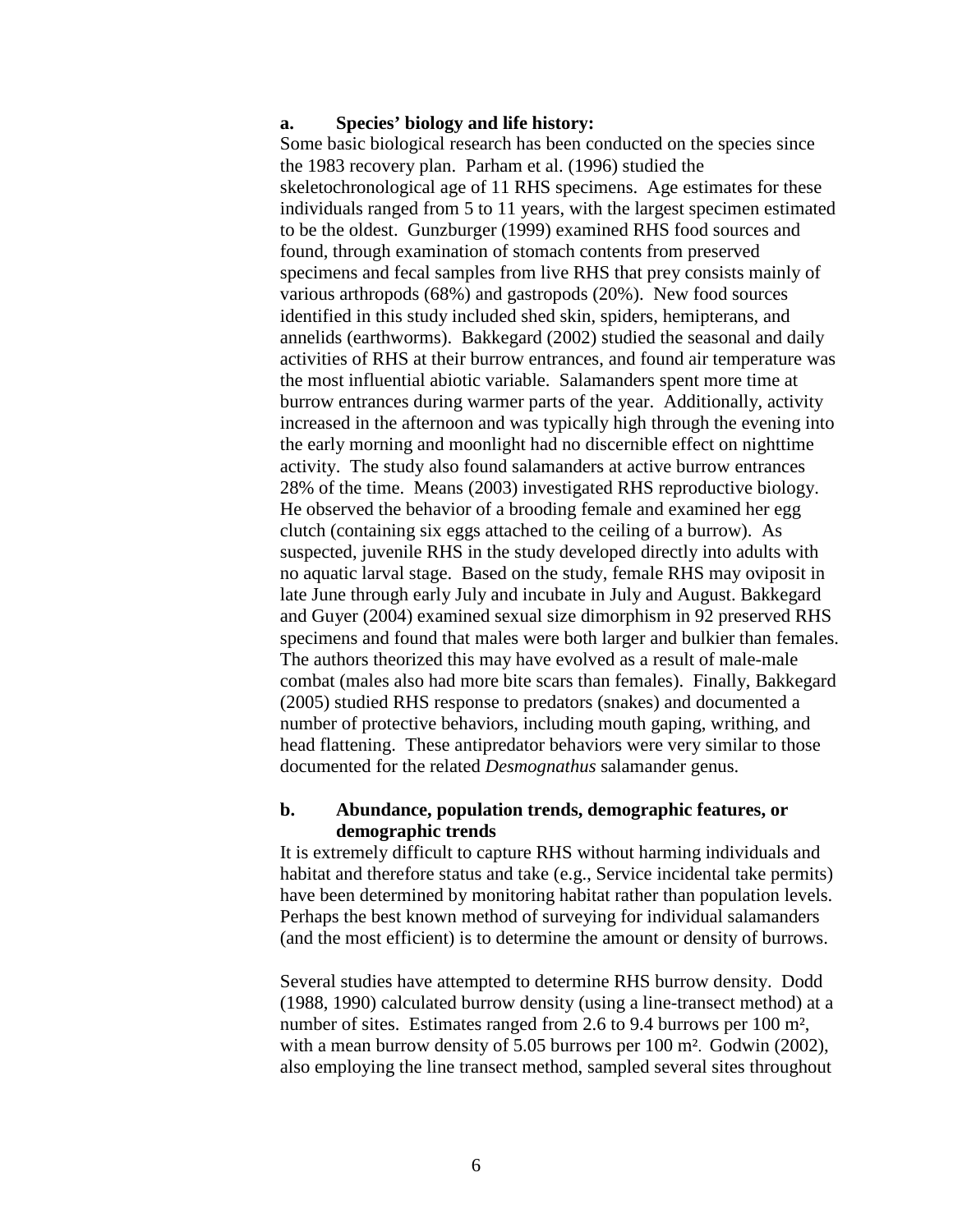the range of the species (including two sites surveyed in Dodd's studies) and produced range estimates of 6.6 to 45.5 burrows per 100 m².

Gunzburger and Guyer (1998) conducted a study examining burrow occupancy and estimated an RHS burrow occupancy rate of 0.8 salamanders per burrow at their study site in Haines Island Park, Monroe County. It is important to note this was a short term study focused on a single, protected salamander population.

Four studies have combined burrow density estimates and burrow occupancy rates to estimate salamander density or local population estimate. Jordan (1975) estimated a population of 43 salamanders for a 2.3 hectare (ha) study site. Carroll et al. (2000) estimated a density of 0.5 salamanders per m² at Haines Island Park in Monroe County. While this was much denser than the estimate produced by Jordan (1975), the authors cautioned that Haines Island contains high quality habitat and therefore this density figure should be considered an "upper bound." Guyer (undated) suggested that salamander densities in prime habitat may approach one animal per m². Godwin (2002) estimated salamander densities ranging from 2.0 to 36.4 (Kalmia Ravines, Monroe County) salamanders per 100 m² for various locations throughout the range of the species. Both Godwin (2002) and Carroll et al. (2000) used burrow occupancy estimates from Gunzburger and Guyer (1998) in their calculations.

Based on this information, it seems possible to estimate range wide salamander population by the following formula:

(Burrows/m<sup>2</sup>) x (# salamanders/burrow) x (10,000 m<sup>2</sup>/hectare) x (# hectares/RHS  $range) = # salamanders/range$ 

However, we have not attempted to use this formula because at this time we still lack crucial information on the amount and quality of salamander habitat. In order to attempt such a range wide population estimate we would need to: 1) stratify habitat into different types, each supporting different densities of salamanders, 2) have accurate data regarding the acreage of each habitat type, 3) have accurate information regarding the density of salamanders in each habitat type, and 4) develop a method to account for areas nested within habitat that are unsuitable (see Section IV: Recommendations for Future Actions for more information).

**c. Genetics, genetic variation, or trends in genetic variation**  The recovery plan (Service 1983) does not specify a need for genetic studies, but does assign high priority to the study and assessment of "population structure and dynamics" (Task 3.1). Current advances in conservation biology allow researchers to better understand population structure and relatedness through mitochondrial and nuclear DNA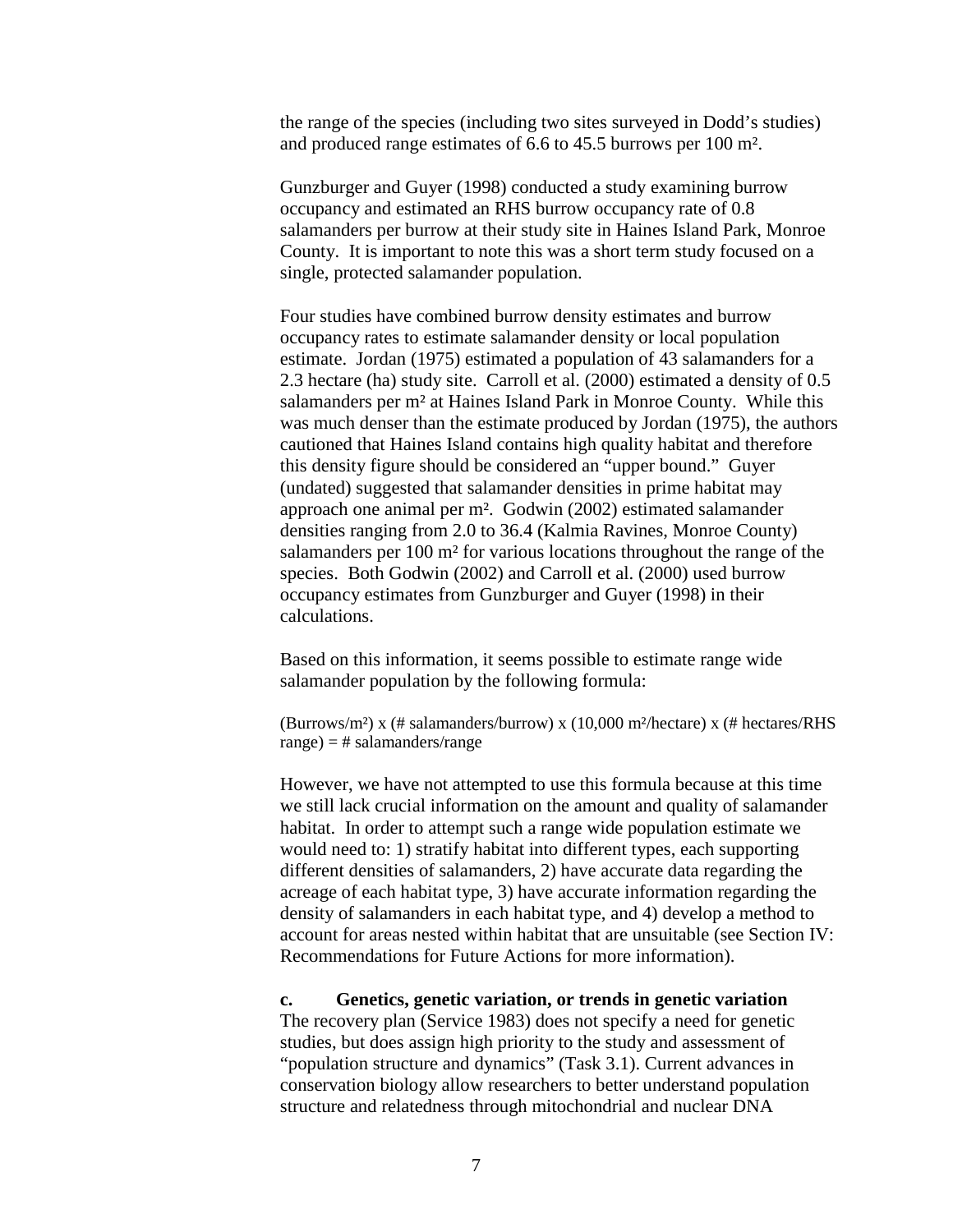analysis. McKnight et al. (1991) examined mitochondrial DNA and allozymes (alternate forms of protein present at gene loci) in 14 individuals collected throughout the range of the species. They found no mitochondrial diversity but did identify variation in the protein of nuclear loci (i.e., gene locations within nuclear DNA). The authors posited the low mitochondrial variation could be the result of population bottlenecks in the past. They also identified two distinct RHS "forms" based on the allozyme variation, divided geographically by the Sepulga River, and recommended that conservation efforts include both of these forms. Apodaca et al. (2012) found that the RHS exhibited a strong pattern of genetic structuring and that there are five distinct and well supported demes. They also report that multiple populations have undergone recent bottlenecks. Titus and Larson (1996) investigated the phylogenetic relationships of southeastern desmognathine salamanders, including one museum specimen of RHS, using mitochondrial DNA. They found RHS to be distinct from other related salamanders. Leslie Rissler, University of Alabama, was awarded State Wildlife Grant monies in 2006 to analyze genetic diversity within and among various RHS populations (as well as develop a predictive habitat model and other tasks). The research will feature a larger sample size and utilize microsatellite (non-coding regions of nuclear DNA) as well as mitochondrial analysis. These efforts should provide us with more quantitative information regarding population structure and genetic diversity, allowing us to better prioritize future conservation actions.

#### **d. Taxonomic classification or changes in nomenclature**

This taxon is the sole member of its genus (Highton 1961). Titus and Larson (1996) re-examined the taxonomy of the subfamily Desmognathinae through mitochondrial DNA analysis and reaffirmed this monotypic genus classification.

More recent morphological, nuclear, and mitochondrial analyses have confirmed that RHS is the sister lineage to the entire genus *Desmognathus* (Chippendale et al. 2004). Current whole genome sequencing by the University of California may result in some nomenclatural changes but this will likely not change our understanding of the evolutionary relationships within and among the *Phaeognathus* and *Desmognathus* genera (Rissler, pers. comm. 2007).

### **e. Spatial distribution, trends in spatial distribution, or historic range**

Jordan and Mount (1975) estimated that 63,000 acres of suitable habitat may be present throughout the RHS range. At the time of listing approximately 60,000 acres of suitable RHS habitat was thought to exist (Service 1976). French and Mount (1978) estimated rangewide salamander habitat by reviewing geologic maps and slope aspect and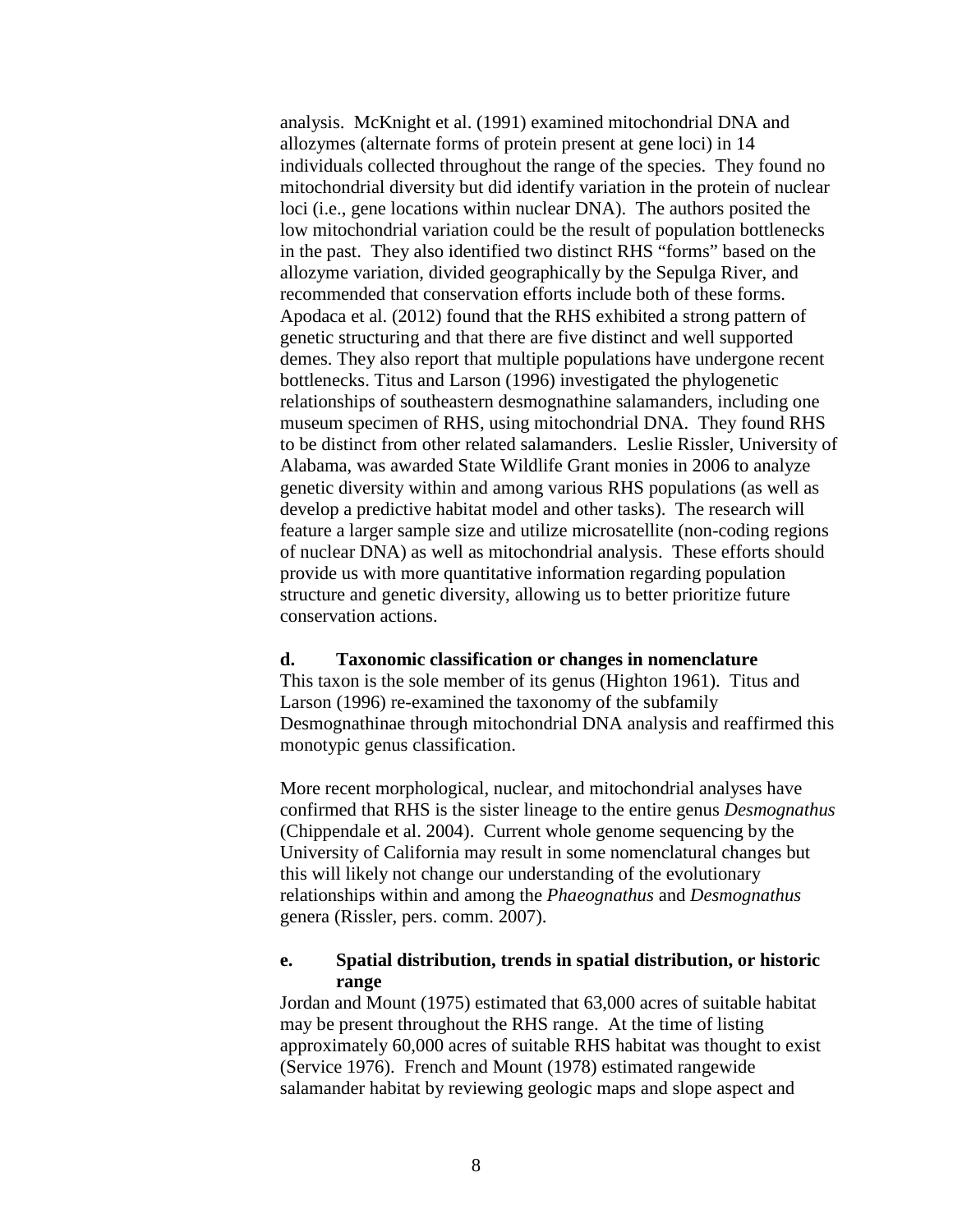steepness on topographic maps. They suggested that 54,900 acres were occupied by RHS. They did not, however, differentiate between the various types of salamander habitat (e.g., optimal versus marginal). McDearman et al. (undated) attempted to refine habitat mapping techniques, using a study area in Monroe County, but were challenged by available topographic information and slope algorithms.

The 1983 recovery plan reviewed species biology, literature and threats, but did not provide new status information. Dodd (1988, 1991) surveyed 144 known RHS sites documented from 1976-1988 but did not provide estimates of rangewide acreage. The author recommended maintaining RHS classification as threatened. While the status of individual salamander populations have been conducted (e.g., Guyer undated, Guzburger & Guyer 1998, Godwin 2002), no comprehensive review has been undertaken since Dodd (1991).

### **f. Habitat**

Early RHS surveys (e.g., Valentine 1963, Jordan & Mount 1975, French & Mount 1978) noted that RHS are not uniformly distributed across the landscape. Salamanders are typically more numerous on steep northfacing slopes and ravines, under the shade of mature undisturbed forest (Jordan and Mount 1975; French and Mount 1978; Service 1983; Dodd 1988, 1991; Godwin 2003). Dodd (1991) pointed out that while RHS habitat is often depicted as occurring in a continuous band, it is actually fragmented by unsuitable habitat, streams, roads, etc. The Service and timber companies have used various descriptors for habitat including "optimal," "preferred," "suboptimal," and "marginal." McDearman et al. (undated) estimated that 28,548 acres of "optimal" (typically habitat with mature forested canopy and  $>27^{\circ}$  slopes) are present within the range of the salamander. Unfortunately, we do not have current information on the total available habitat or quality of the habitat remaining.

| Permittee                 | Acreage | Permit#      | Expiration |
|---------------------------|---------|--------------|------------|
| Blackwell, William        | 380     | TE-114702-0  | 2025       |
| <b>Hancock Forest</b>     | 3,561   | TE029614-0   | 2031       |
| Management                |         |              |            |
| International Paper*      | 1,107   | PRT-780914-1 | 2024       |
| International Paper*      | 3,810   | PRT-821527   | 2027       |
| Weyerhaeuser              | 3,420   | TE-811415-3  | 2016       |
| <b>Wilmon Timberlands</b> | 2,970   | PRT-824543   | 2027       |
| Total                     | 15,248  |              |            |

### **TABLE 1: Current Section 10(a)(1)(B) Permits (ITPs) for the Red Hills Salamander**

\* In the process of being transferred with same conditions to Red Mountain Timber Company, LLC.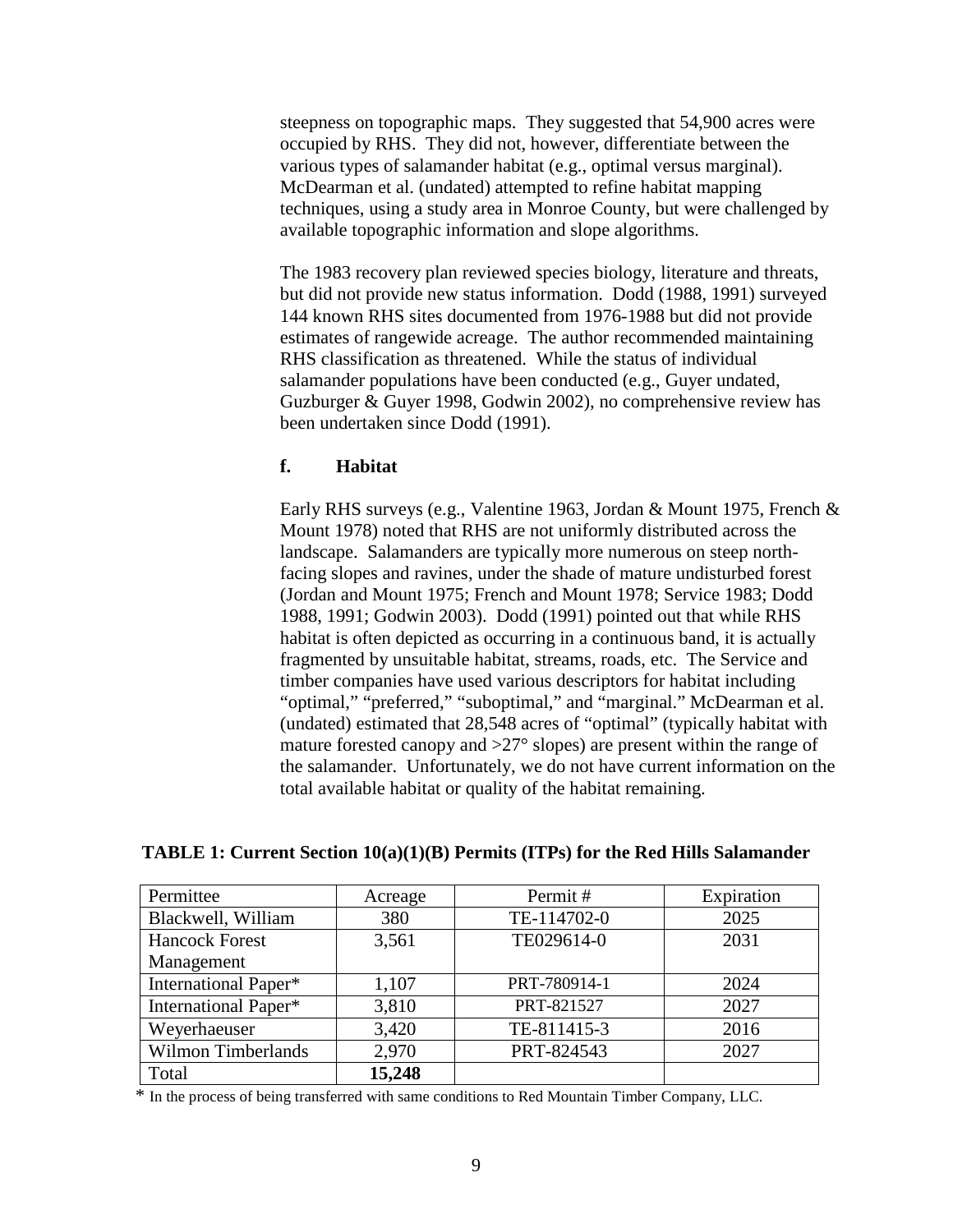#### **2. Five-Factor Analysis**

### **a. Present or threatened destruction, modification or curtailment of its habitat or range:**

At the time of listing, approximately 60% of the estimated 60,000 acres of suitable RHS habitat was owned by timber companies (Service 1976). French and Mount (1978) suggested that of the estimated 54,900 acres of habitat, about 3,075 acres were detrimentally impacted by forestry operations. They further estimated that about 3670 acres of RHS habitat had been eliminated due to logging. Dodd (1988, 1991) surveyed 144 RHS sites and found that conditions had deteriorated at 32 (22%) of them due to selective or clear cutting. Godwin (2002) resurveyed 10 of Dodd's study sites and found them to be in good condition. About 98% of RHS habitat is in private ownership (McDearman & LaClaire 2001). While 15,248 acres are protected through habitat conservation plans under the Service's ITP program (Table 1), we continue to receive reports of logging activity in RHS habitat. Logging (and related site preparation) continue to be the major threat facing the species. In addition, because HCPs can expire when land changes ownership, they provide no long-term guarantee that RHS populations will be protected.

Conversion of deciduous forest to pine plantation, and/or severe soil disturbance associated with logging on private lands not covered by incidental take permits, continue to be the major threats to RHS populations. French & Mount (1978) noted that salamanders did not persist in areas where the tree canopy was completely removed. Many studies have noted declines or local extirpation of salamander populations following intensive logging operations (Jordan & Mount 1975; Dodd 1988, 1991). There is some indication that the sub-optimal slopes (less than 28°) may be vital to gene flow between populations of *P.* hubrichti (Apodaca et al.2012). Fragmentation analysis indicates loss of 69.5 to 86.1% of original RHS habitat. Unfortunately, we do not have current information on the amount of habitat impacted by logging operations.

The divestiture of timberlands, fueled by market forces (such as cheaper overseas labor) and tax policies (Little 2006) also constitutes a major threat. When timberland is divested, ownership is often fragmented, resulting in more landowners. It is more difficult for conservation groups and State and Federal resource agencies to identify and work with multiple landowners than with a large, single owner. Land ownership for much of the areas under habitat conservation plans has changed during the duration of the plan. Fortunately, many new landowners agree to the terms of the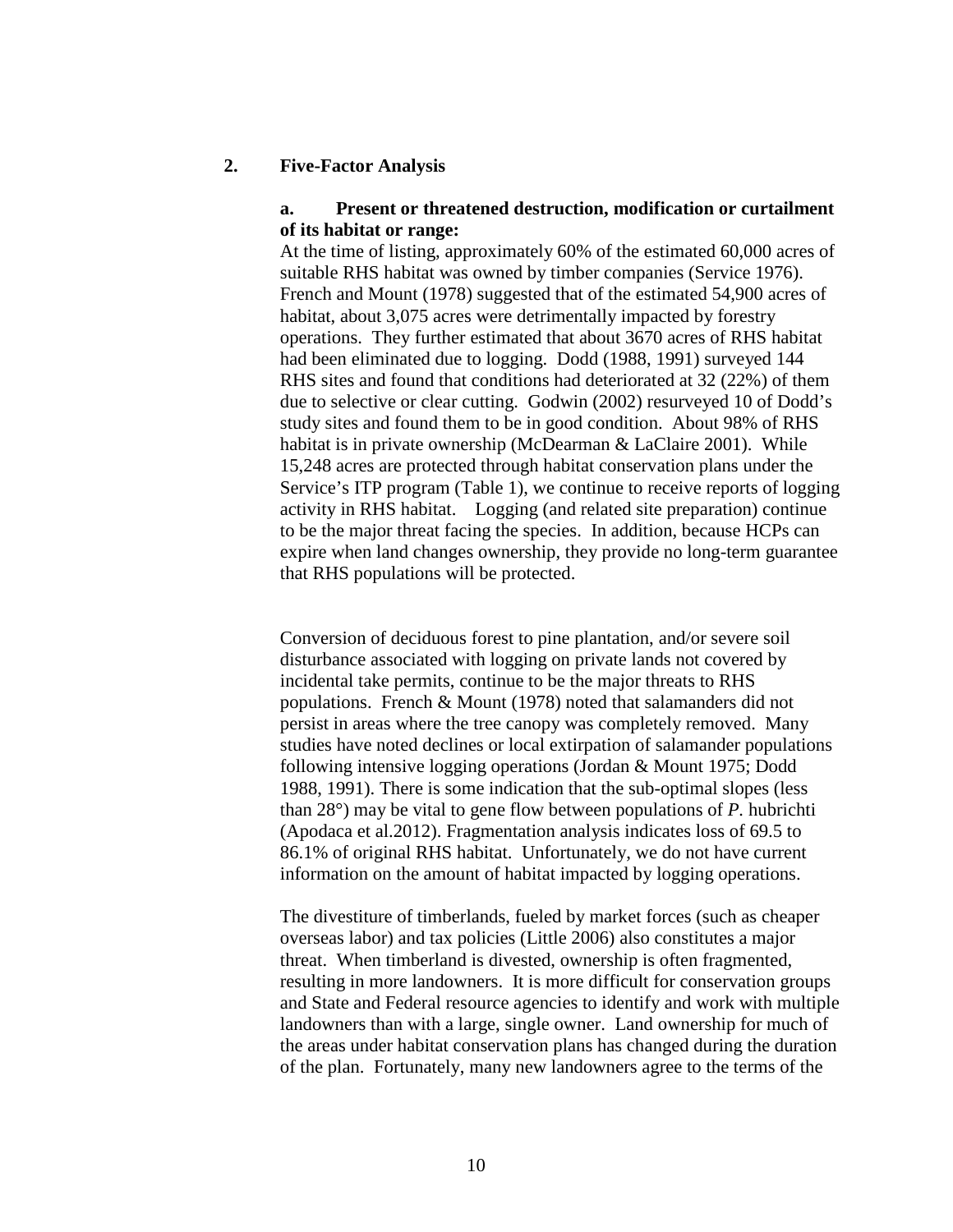habitat conservation plans (HCP) and associated incidental take permits (ITPs).

Other notable developments in this area:

- The discovery of a new population of RHS on Weyerhauser, Inc. timberlands in Wilcox County (Bailey & Miller 2006). Weyerhauser, Inc. has not expanded their HCP to include these areas but is managing the habitat to avoid take (Hughes 2007).
- The formation of a *Phaeognathus* working group in 2006. This group, consisting of representatives from USGS, the Alabama Natural Heritage Program, the Service, Alabama Department of Conservation and Natural Resources (ADCNCR), The Nature Conservancy, and others, is working to identify conservation needs for the species, including targeting areas for easement development or fee simple purchase.
- In 2006, ALDCNR received Recovery Land Acquisition Section 6 funding from the USFWS to help with the purchase of high quality salamander habitat in Monroe County.
- The realignment of S.R. 21 at Falkenberry Hill in Monroe County, Alabama. This project will directly destroy approximately six RHS burrows, and indirectly impact as many as 21 others (Service 2003). Salamanders found in the alignment prior to construction were to be relocated to adjacent suitable habitat. This led to a research study, conducted by Auburn University, investigating the efficacy of salamander relocation. The salamanders were returned to their burrows after difficulties occurred in keeping the salamander alive in captivity and continuous changes in construction plans.
- The divestment of all International Paper Company (IPC) landholdings in Alabama. The new owner of the former IPC RHS habitat is the Red Mountain Timber Company I, LLC. They have agreed to continue to manage the habitat under the terms and conditions of the former ITPs.
- ADCNR has applied for funding from NOAA's Coastal and Estuarine Land Protection Program, and the Fish and Wildlife Service's Habitat Land Acquisition Program, in order to purchase high quality RHS habitat. In 2010, 4,376 acres in Monroe County were purchased through the Alabama chapter of TNC and with funds from the USFWS Endangered Species program grant.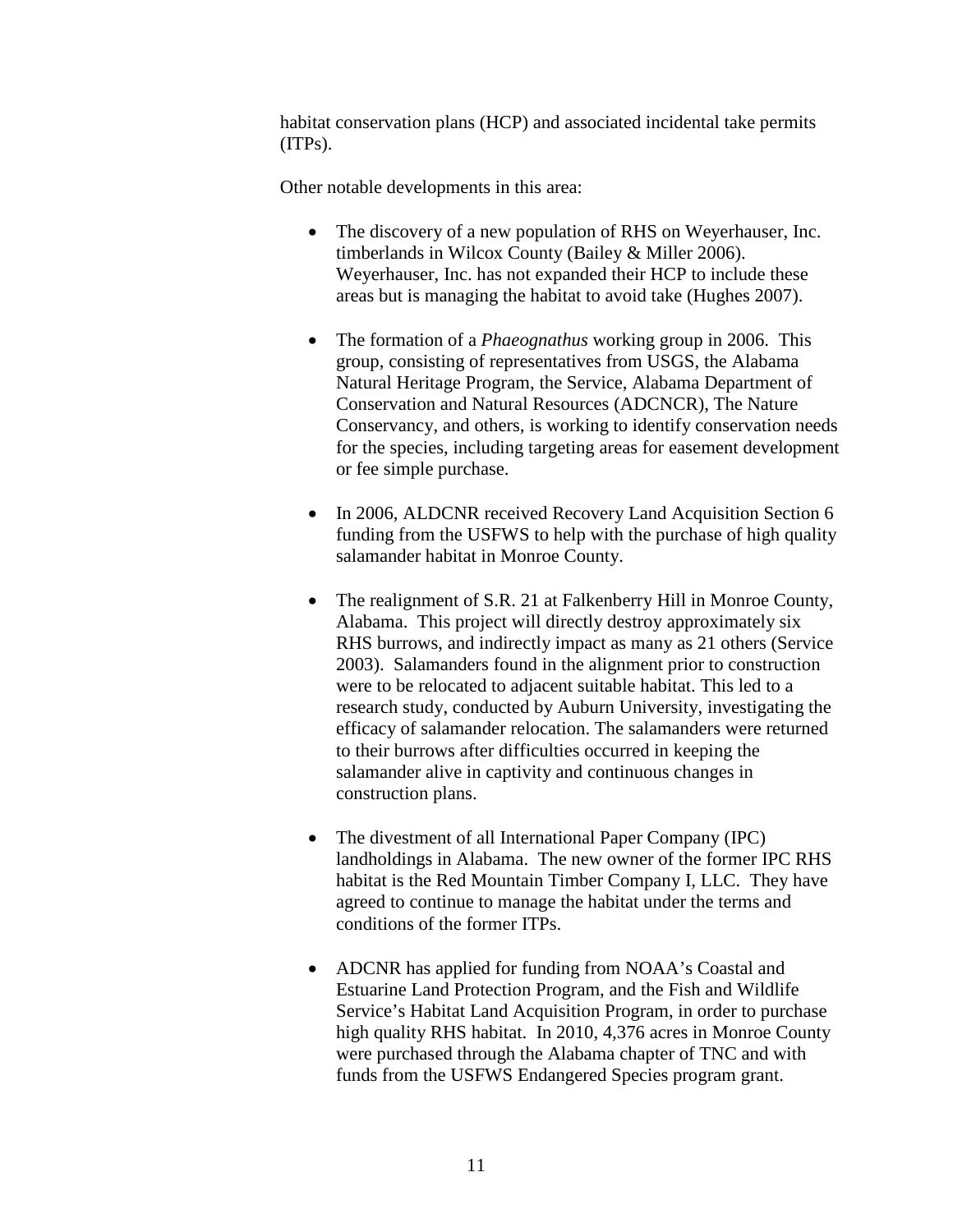• Habitat destruction and fragmentation have contributed to genetic bottlenecking. Apodaca et al. 2012 indicated that harvesting along suboptimal habitats, which may not harbor the highest numbers or densities of Red Hills salamanders, is believed to play a vital role in limiting gene flow between populations.

# **b. Overutilization for commercial, recreational, scientific, or educational purposes**

The discovery of this species in 1960 and subsequent description (Highton 1961) led to increased collection of this species for scientific purposes (Valentine 1963, Jordan & Mount 1975). Over-collection of RHS for museum specimens was one of the main threats cited in the listing determination (Service 1976). Federal protection benefited the species by controlling the amount of take for scientific purposes, and by the early 1980s over collection was no longer considered "a significant limiting factor" (Service 1983). Presently, collection is not a threat for the species. We completed a section  $10(a)(1)(A)$  programmatic biological opinion (Service 2006b) to monitor the take of salamanders for scientific purposes. This document provides RHS capture and handling protocol and allows the incidental take of up to three salamanders per calendar year.

#### **c. Disease or predation**

RHS predation has not been documented in the published or unpublished literature but likely occurs from a variety of sources. Dodd (1991) suggested that feral pigs (*Sus scrofa*) and armadillos (*Dasypus novemcinctus*) were major RHS predators and recommended the removal of feral pigs from Haines Island Park, where they were damaging habitat. Means (2003) suggested that carabid beetles could eat RHS egg clusters or juveniles in burrows (several were found in the burrow of the female studied), however there is no proof of this assumption. It is likely that both salamanders and eggs are eaten by a variety of predators, ranging from beetles to snakes, armadillos, and hogs, but there is no evidence that predation is a limiting factor for the species.

No pathogens have been identified in RHS. Chytrid fungi, *Batrachochytrium dendrobatidis,* commonly found in water and moist soil, has been implicated in amphibian declines worldwide. *Janthinobacterium lividum*, the antifungal bacterial species found on several amphibian species, has been shown to prevent the effects of the pathogen. At this time we do not know if the RHS carries *Janthinobacterium lividum.* For this reason, we request that salamander researchers disinfect their field equipment (including boots) when traveling between RHS sites in order to reduce the risk of transferring pathogenic chytrid fungal spores (Service 2006b).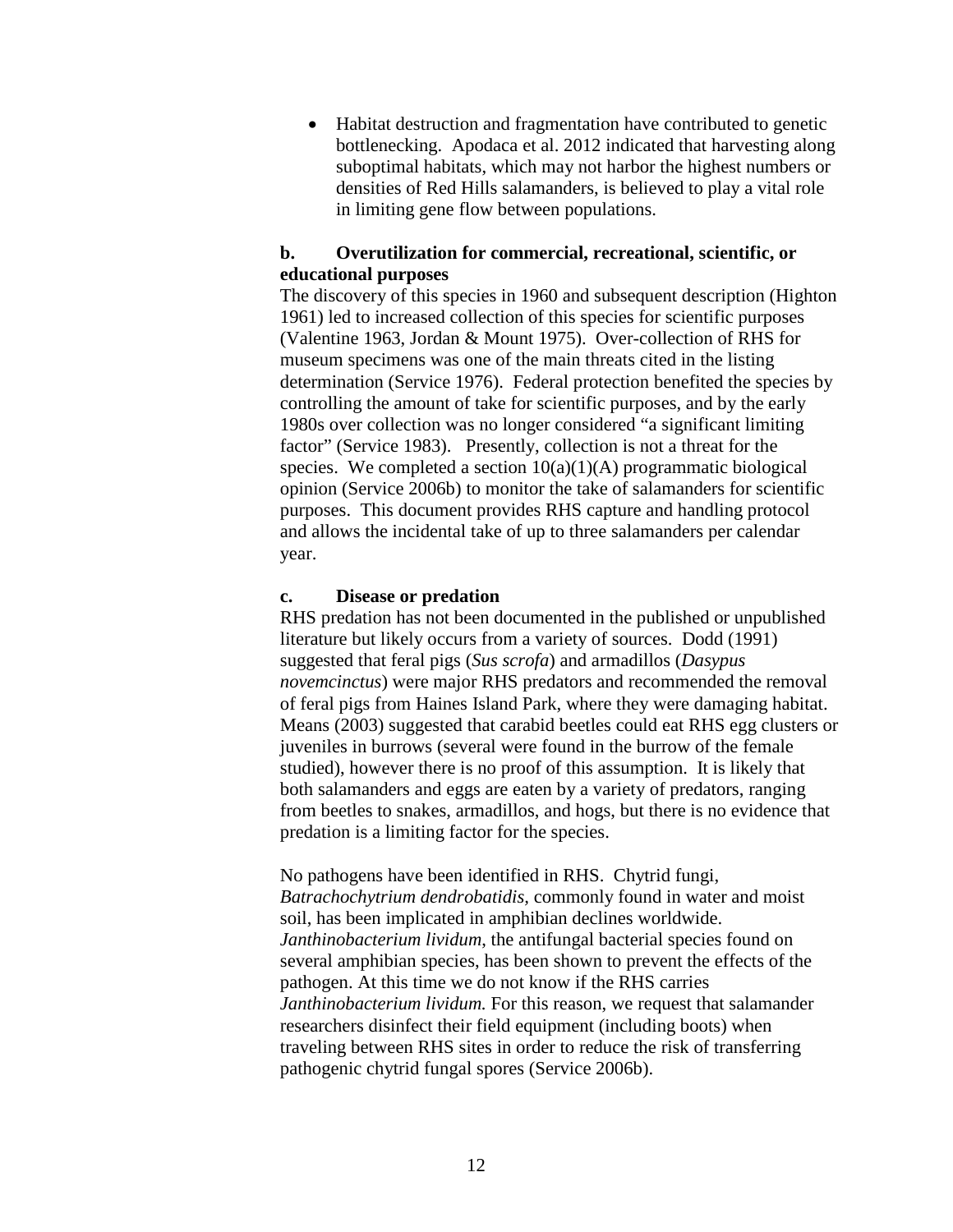### **d. Inadequacy of existing regulatory mechanisms**

The Endangered Species Act of 1973 continues to be the main regulatory mechanism protecting RHS. The State of Alabama does not have a state endangered species act; however the RHS is protected under the non game species regulation 220-2-92. The RHS is also considered under National Environmental Policy Act of 1969, and Fish and Wildlife Coordination Act on Army Corps of Engineers lands in the listed range (Haines Island, McDuffie Landing, and Bells Landing Park). Salamanders are afforded some protection through forestry Best Management Practices (BMPs) (Alabama Forestry Commission 2007), especially in areas where salamanders are found on steep slopes directly above streams. Federal tax policies and low cost of overseas labor have been implicated as forces in the large scale timber divestment underway in the U.S. (Little 2006). This fragmentation of ownership constitutes a major threat to RHS.

## **e. Other natural or manmade factors affecting its continued existence:**

 Hurricanes and tornados can affect forests by blowing down trees and changing canopy gap dynamics (and therefore light, temperature, moisture, and humidity regimes). Hurricane Ivan (2004) impacted forests throughout much of the Red Hills physiographic province (Hutcheson 2007). However, the extent of damage to RHS habitat is unknown.

There is also evidence that species across the world have been affected by climate change (Parmsan 2006). The impact that increasing global temperatures will have on the RHS is unknown at this time. It is likely that amphibians, especially lungless salamanders that breathe through their skin and require moisture to do so, will be particularly sensitive to any associated changes in precipitation or humidity.

### **D. Synthesis**

The degree of threat to its persistence remains moderate. Timber operations have impacted habitat in the past (Jordan & Mount 1975, French & Mount 1978, Dodd 1988, 1991) and still occurs at some level. Timber corporations, timber management organizations, and individual landowners have also entered into landscape level conservation agreements with the Service to the benefit of RHS. Other timber operators, while not requesting ITPs, have consulted with the Service and modified their timber harvest so that take will not occur. Permanent conversion of RHS habitat for residential or commercial development is presently not a major threat.

While there is no indication the species is at risk of extinction throughout all or a portion of its range, the paucity of data regarding the species' status on many private lands is troubling. A rangewide re-survey of RHS habitat, in conjunction with the creation of modern geographic information system (GIS) coverages (including recent aerial imagery and RHS habitat, total RHS habitat, and RHS habitat quality), is of paramount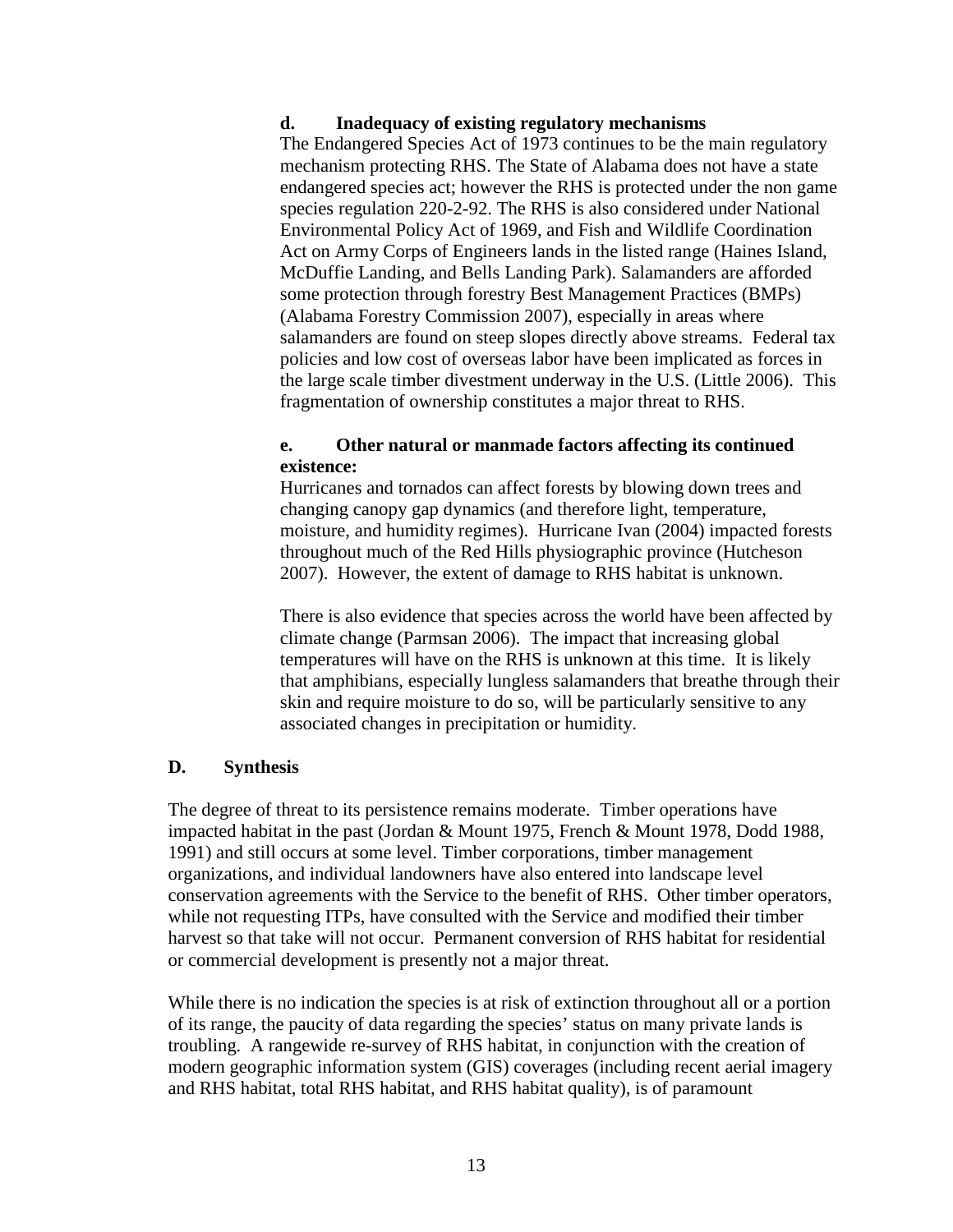importance. Unverified reports of logging in RHS salamander habitat (by non-ITP holders) and ongoing timber divestiture hint at potentially serious problems. It is imperative that the Service maintain a presence in the area to engage and partner with more timberland operators and owners in order to effect recovery of the species, and to ensure conservation measures are enacted.

No change is recommended to the classification or priority ranking of the threatened Red Hills salamander. The Service believes that continued habitat destruction/fragmentation due to logging activities is a threat to RHS, in addition to other land management practices. A rangewide survey of RHS has not been done since 1991, so there is a lack of data to support how the population is responding to habitat destruction and fragmentation. Therefore, we believe the species still meets the definition of Threatened under the ESA.

### **III. RESULTS**

### **A. Recommended Classification**

### **\_\_X\_\_ No change is needed**

# **IV. RECOMMENDATIONS FOR FUTURE ACTIONS**

### **A. Revise Recovery Plan**

The 1983 Recovery Plan should be revised to reflect the current status and threats to the salamander, recent and ongoing research (e.g., genetic studies), and new occurrence data (such as the population from Wilcox County). The new plan should also contain measurable and objective recovery criteria to inform many of the Red Hills conservation efforts underway.

### **B. Develop GIS-based Habitat Layers for RHS.**

Researchers from the University of Alabama are presently developing predictive habitat models. These models will allow the Service and other interested parties to prioritize surveys for new populations. The Service and its partners should also gather all available point and polygon data (currently found as hard copies distributed throughout RHS files in various locations) into one, all-inclusive, ArcGIS™-based data layer (i.e., shapefile). Ideally, the habitat layer would also depict habitat quality (i.e., categorize habitat) and land ownership. Such spatial data would greatly facilitate the recovery planning process.

### **C. Land Acquisition and Easement Establishment**

Appropriate parcels for land acquisition from willing sellers or enrollment in perpetual conservation easements should be identified by all interested parties, including the Service. This will entail keeping track of landholding divestment by timber companies and the use of improved habitat mapping. The Service and its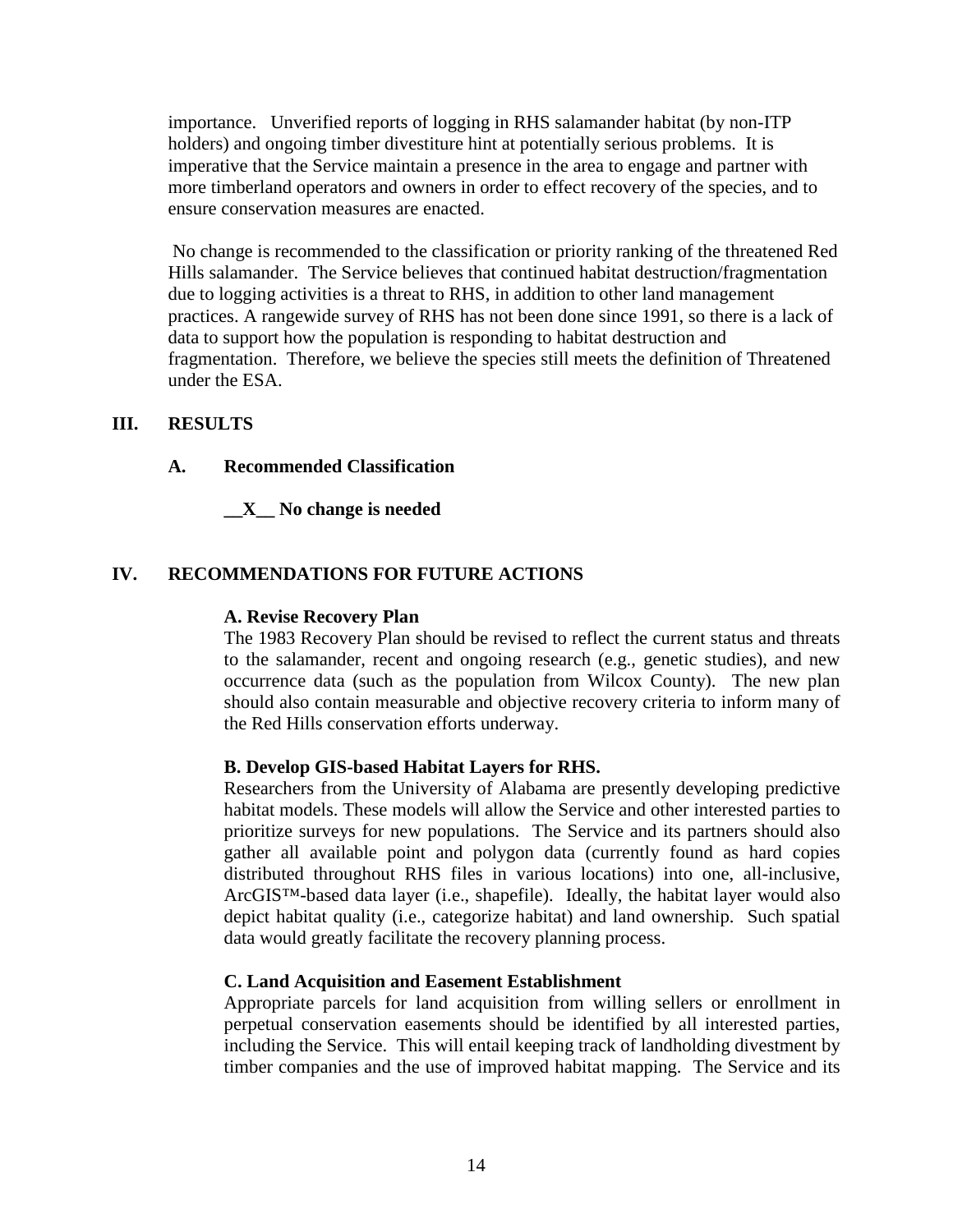partners should continue to pursue funding for land acquisition and conservation easements benefiting the salamander.

### **D. Outreach/ Education**

Opportunities to convey the importance of unique Red Hills plant and animal communities to the public and local government should be sought and pursued. The Service should seek out new cooperative partnerships with landowners to conserve RHS.

### **E. Study movement/genetic exchange within and between populations**

RHS spend the vast majority of life in their burrows. Very little is known about dispersal and interrelatedness of seemingly disjunct populations. While genetic studies of between-population genetic relatedness were recently done, we still need more information on dispersal within and between populations in order to adequately protect the salamander.

### **F. Additional surveys/monitoring**

RHS can be found outside of the Tallahatta and Hatchetigbee geologic formations, as evidenced by occurrences in portions of Crenshaw County and the recent discovery in Wilcox County. Additional surveys need to be conducted to determine if other "outlier" populations exist. We also need to establish a stratified (by different habitat types) random sampling method to consistently estimate rangewide RHS population and trends. This will also entail the development of burrow density estimates for each habitat type. A comprehensive range wide survey needs to be conducted to measure current population trends.

# **G. Continued enforcement of existing laws**

The Service has received several anecdotal reports in recent years of otherwise lawful logging activities on private land resulting in the take of RHS and destruction of RHS habitat. We have also received reports of individuals purchasing divested timberland, devalued because of RHS presence, and reselling these properties for profit by not disclosing the presence of RHS and possible logging restrictions. Further evaluation (coupled with review of aerial imagery and creation of a current habitat map (IV.B)) is warranted to separate fact from fiction in these accounts, and to aid recovery efforts.

# **V. REFERENCES**

- Apodaca, J.J., Rissler, L.J., Godwin, J.C. 2012. Population structure and gene flow in a heavily disturbed habitat: implications for the management of the imperiled Red Hills salamander (*Phaeognathus hubrichti*). Conservation Genetics. 13: 913 - 923
- Bailey, M. and D. Miller. 2006. Short notes: New occurrence of *Phaeognathus hubrichti* in Wilcox County, Alabama. Herpetological Review. 37:357.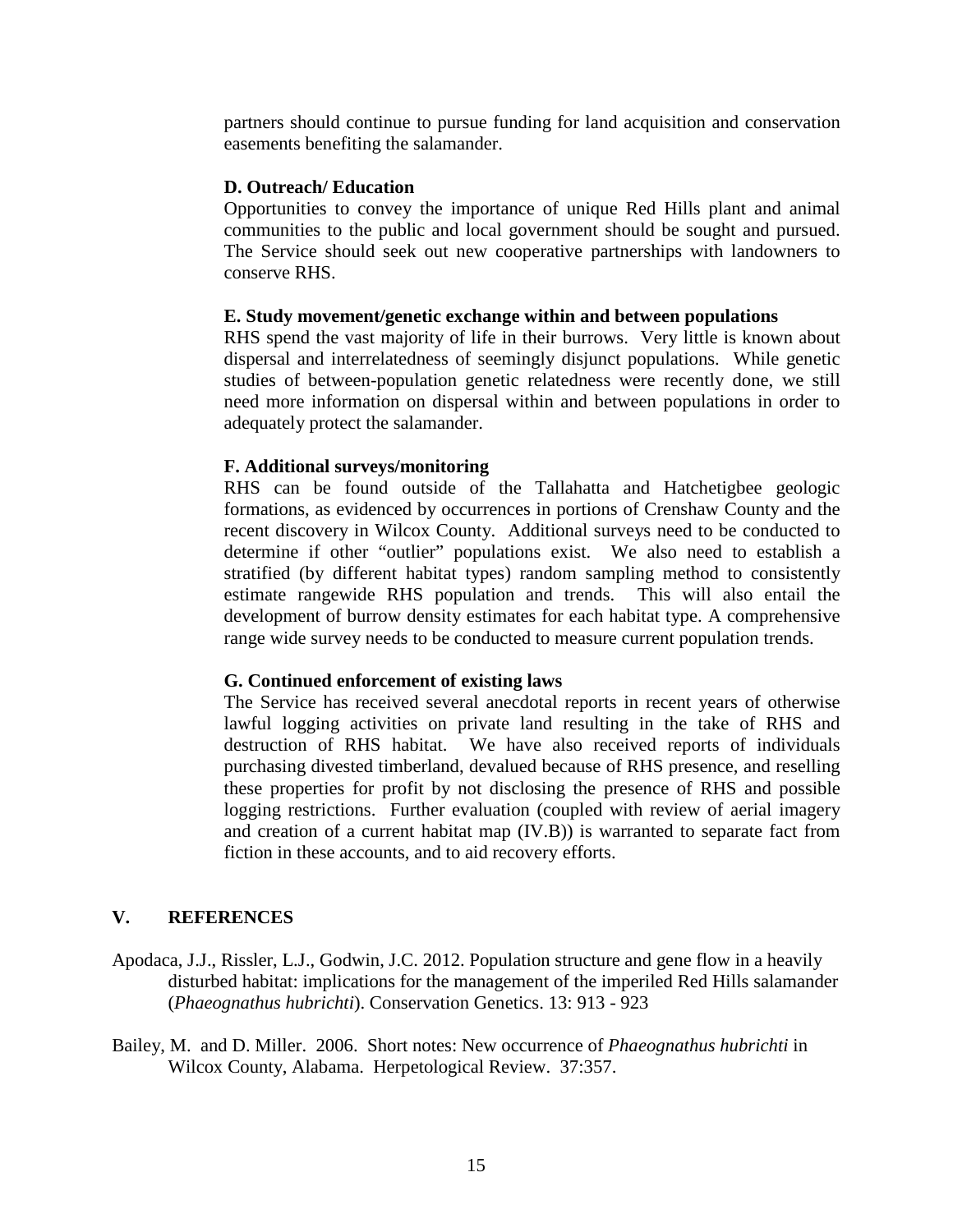- Bakkegard, K .A. 2002. Activity patterns of Red Hills salamanders (*Phaeognathus hubrichti*) at their burrow entrances. Copeia. 2002(3): 851-856.
- Bakkegard, K. A. 2005. Antipredator behaviors of the Red Hills salamander, *Phaeognathus hubrichti*. Southeastern Naturalist. 4(1): 23-32.
- Bakkegard, K. A. and C. Guyer. 2004. Sexual size dimorphism in the Red Hills salamander, *Phaeognathus hubrichti* (Caudata: Plethodontidae: Desmognathinae). Journal of Herpetology, 38(1): 8-15.
- Carroll, A., Blankenship, E .L., Bailey, M.A., and C. Guyer. 2000. An estimate of maximum local population density of Red Hills salamanders (*Phaeognathus hubrichti*). Amphibia-Reptilia. 21: 260-263.
- Chippindale, P. T., R. M. Bonett, A. S. Baldwin, and J. J. Wiens. 2004. Phylogenetic evidence for a major reversal of life-history evolution in plethodontid salamanders. Evolution 58: 2809-2822.
- Dodd, K.C. 1988. A re-examination of the status of the Red Hills salamander, *Phaeognathus hubrichti*. Final report. U.S. Fish and Wildlife Service. Gainesville, Florida. 40 pp.
- Dodd, K.C. 1990. Line transect estimate of Red Hills salamander density using a Fourier series. Copeia. (1990)2: 555-557.
- Dodd, K.C. 1991. The status of the Red Hills salamander *Phaeognathus hubrichti*, Alabama, USA, 1976-1988. Biological Conservation. 55: 57-75.
- French, T.W. and R.H. Mount. 1978. Current status of the Red Hills salamander, *Phaeognathus hubrichti* Highton, and factors affecting its distribution. Journal of Alabama Academy of Science. 49: 172-179.
- Godwin, J.C. 2003. Reassessment of the Red Hills salamander (*Phaeognathus hubrichti*) using line transect methodology to estimate burrow densities. Report prepared for the Alabama Department of Conservation and Natural Resources. Alabama Natural Heritage Program. Montgomery, Alabama.
- Gunzburger, M.S., and C. Guyer. 1998. Longevity and abandonment of burrows used by the Red Hills salamander (*Phaeognathus hubrichti*). Journal of Herpetology. 32(4): 620- 623.
- Gunzburger, M.S. 1999. Diet of the Red Hills salamander *Phaeognathus hubrichti*. Copeia, 1999(2): 523-525.
- Guyer, C. Undated. Population biology of the Red Hills salamander (*Phaeognathus hubrichti*) in Monroe County, Alabama. Final Report to the U.S. Fish and Wildlife Service. Auburn University, Alabama.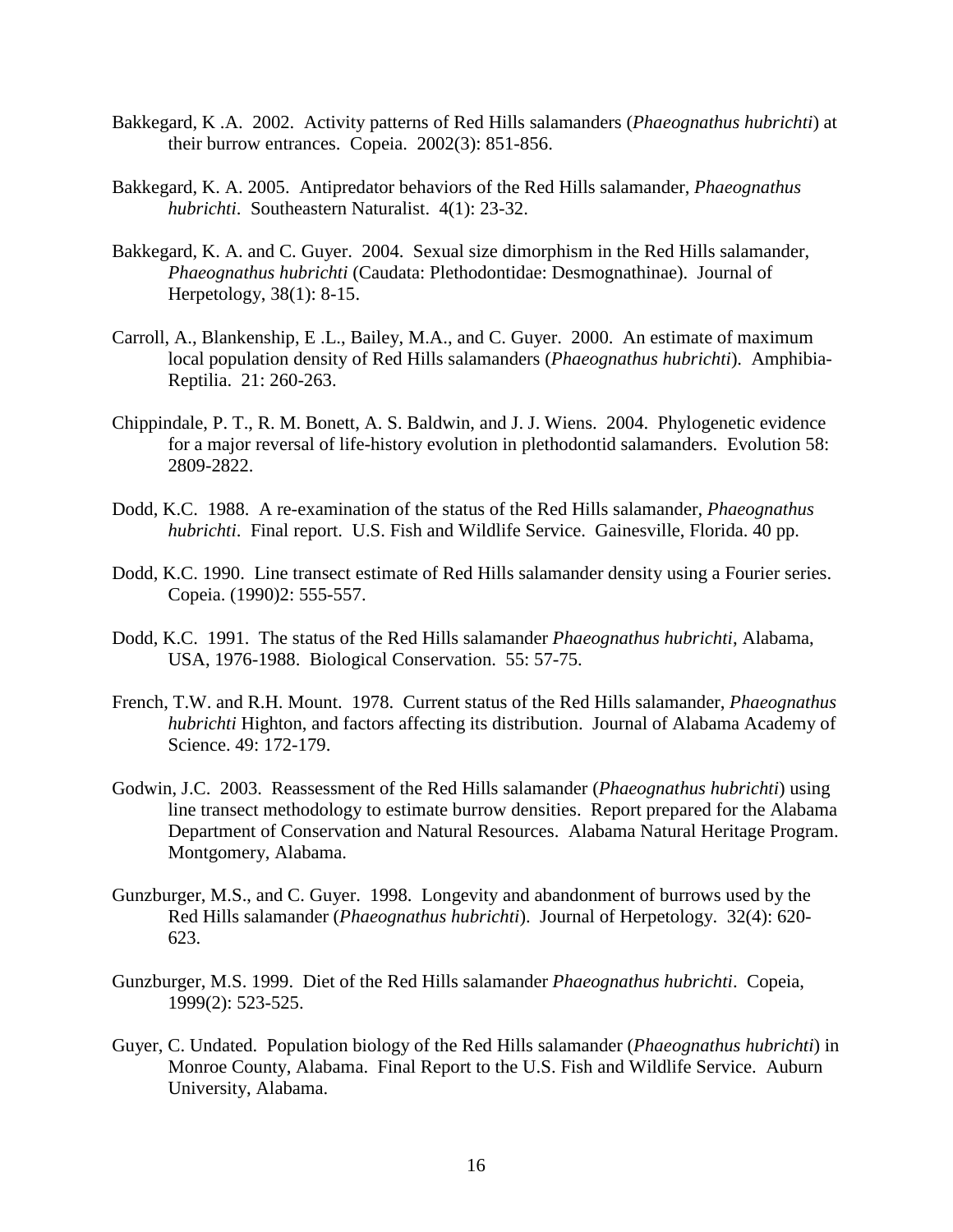- Highton, R. 1961. A new genus of lungless salamander from the coastal plain of Alabama. Copeia. (1): 65-68.
- Hughes, T. 2007. March 5, 2007, Letter from Tom Hughes, Weyerhauser, to Rob Tawes, Service, regarding RHS habitat on Weyerhauser lands in Wilcox County, AL. 1 p.
- Hutcheson, M.W. 2007. 10-year comprehensive review for Incidental Take Permit PRT-824543 (Wilmon Timberlands). 13 pp.
- Jordan, J.R. and R.H. Mount. 1975. The status of the Red Hills salamander, *Phaeognathus hubrichti* Highton. Journal of Herpetology. 9:211-215.
- Little, J.B. 2006. Timberlands in turmoil: as timber companies divest, carefully managed forestland is up for grabs, and it portends an invisible—but staggering—crisis for the U.S. American Forests. Winter 2006. Washington DC.
- McKnight, M.L., Dodd, C.K., and C.M. Spolsky. 1991. Protein and mitochondrial variation in the salamander *Phaeognathus hubrichti*. Herpetologica. 47(4): 440-447.
- McDearman, W., Bailey, M. and P. Phillips. Undated. Estimating the rangewide habitat of the Red Hills salamander: Final report of the pilot assessment. Cooperative Agreement 1448-40181-97-J-015. U.S. Fish and Wildlife Service. Jackson, MS. 13 pp.
- McDearman, W. and L. LaClaire. 2001. Email memorandum sent to Noreen Walsh (Service) regaring RHS. 5 pp.
- Means, D.B. 2003. Notes on the reproductive biology of the Alabama Red Hills salamander (*Phaeognathus hubrichti*). Contemporary Herpetology. No. 3.
- Parham, J.P., Dodd, C.K., and G.R. Zug. 1996. Skeletochronological age estimates for the Red Hills salamander, *Phaeognathus hubrichti*. Journal of Herpetology. 30 (3): 401-404.
- Parmsan, C. 2006. Ecological and evolutionary responses to recent climate change. Ann. Rev. Ecol. Evol. Syst. 37:637-669.
- Titus, T.A., and A. Larson. 1996. Molecular phylogenetics of desmognathine salamanders (Caudata: Plethodontidae): A reevaluation of evolution in ecology, life history, and morphology. Systematic Biology. 45(4): 451-472.
- U.S. Fish and Wildlife Service. 1983. Red Hills salamander recovery plan. Atlanta, Georgia.
- -------- 2003. Biological opinion of the S.R. 21 realignment at Faulkenberry Hill, Monroe County, AL. Daphne ES Field Office. 13 pp.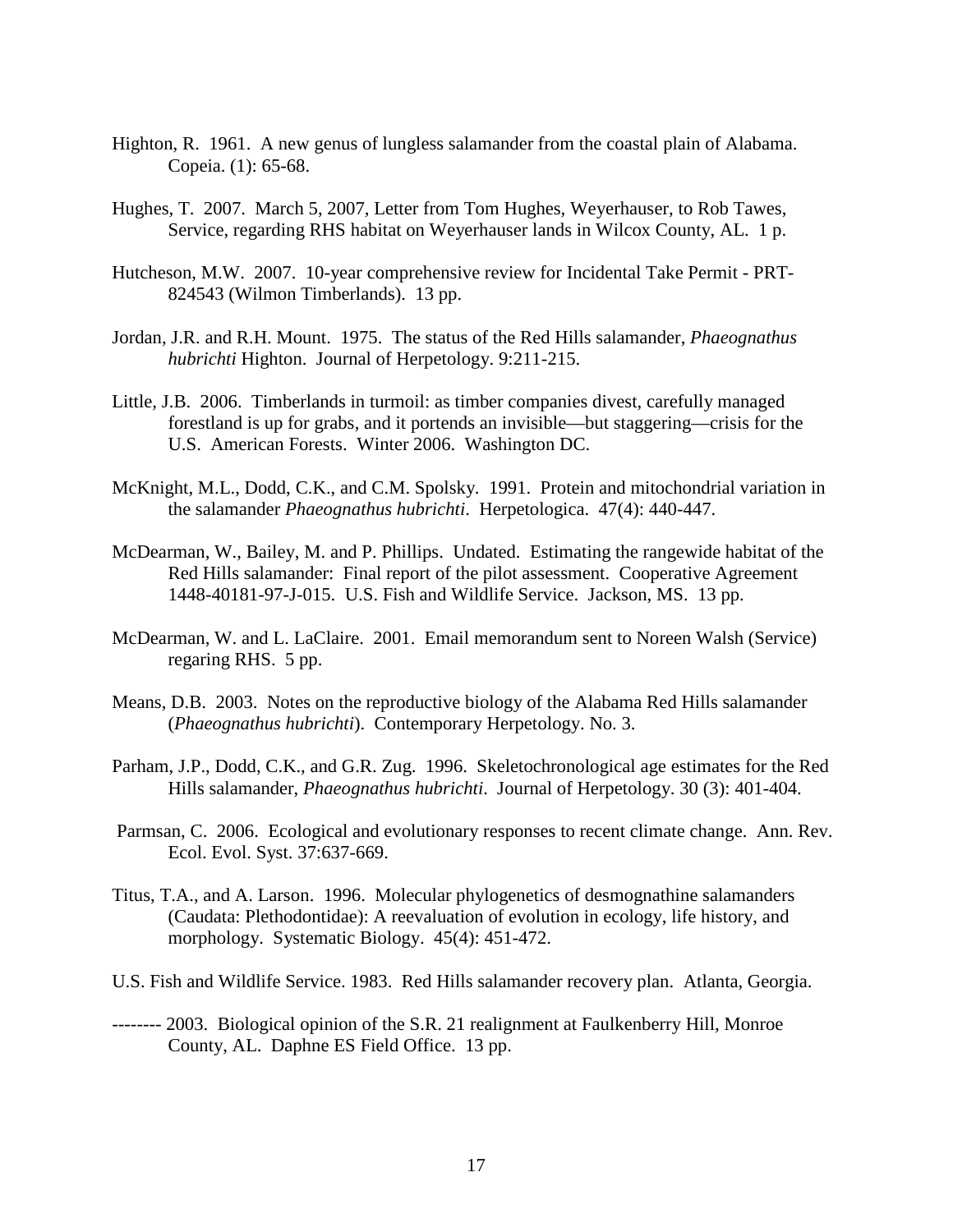- ---------2006b. Programmatic biological opinion addressing effects of section 10(a)(1)(A) permitting on the Red Hills salamander. Daphne, Alabama. 15 pp.
- Valentine, B.D. 1963. The Plethodontid salamander *Phaeognathus*: collecting techniques and habits. Journal of the Ohio Herpetological Society.  $4(1/2)$ : 49-54.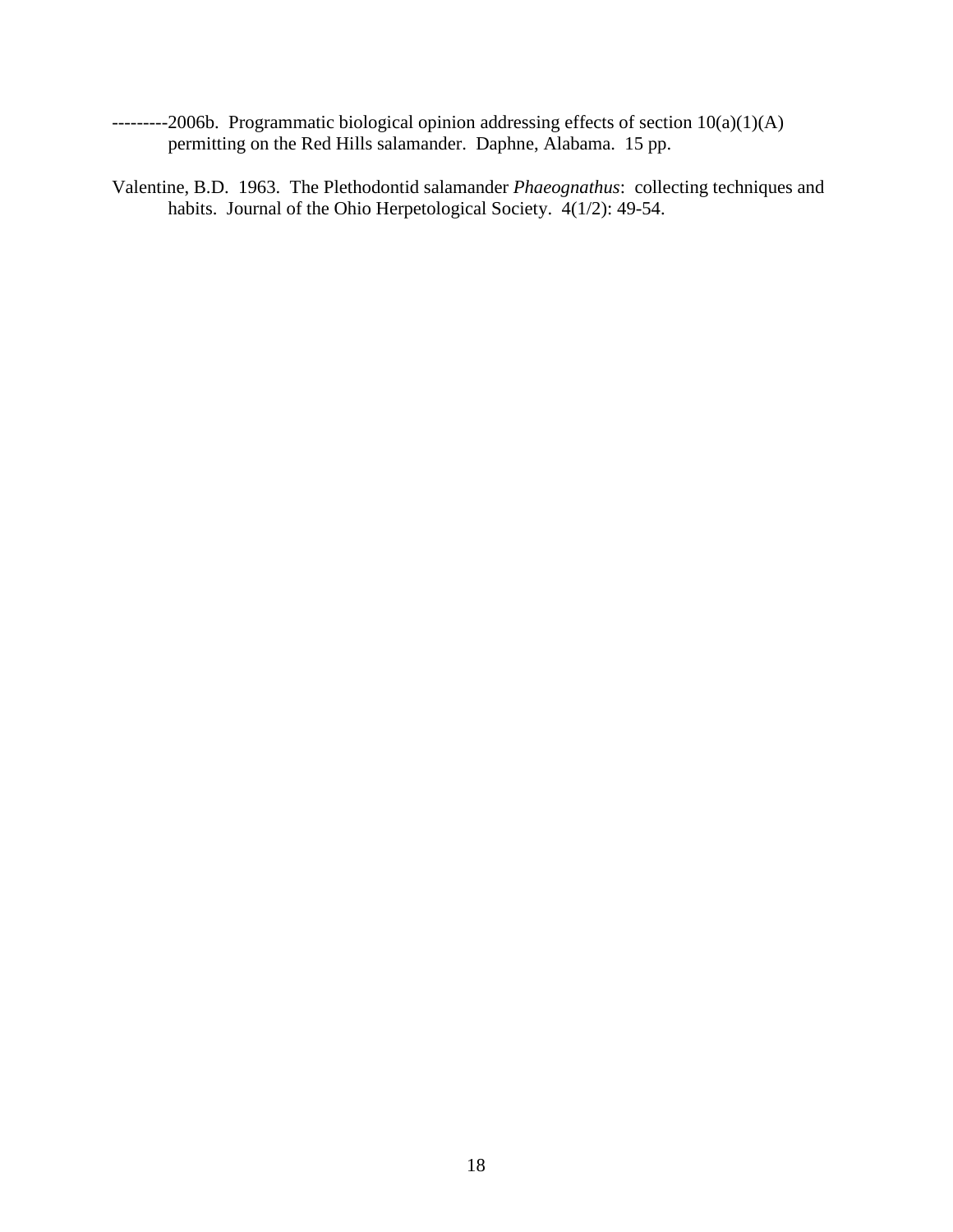### **U.S. FISH AND WILDLIFE SERVICE** 5-Year Review of the Red Hills salamander (Phaeognathus hubrichti)

Current Classification Threatened Recommendation resulting from the 5-Year Review

> **Downlist to Threatened** Uplist to Endangered  $\frac{1}{\sqrt{1-\frac{1}{2}}}\text{Delta}$ **EXECUTE:** No change is needed

Review Conducted By: Rob Tawes, (formerly with) and Matthias Laschet with Alabama **Ecological Services Field Office** 

FIELD OFFICE APPROVAL:

Field Supervisor, Alabama Ecological Services Field Office

Approve Wallum Glearm Date 4/11/2013

REGIONAL OFFICE APPROVAL:

| l sco | Lead Regional Director, Fish and Wildlife Service |  |  |  |  |  |
|-------|---------------------------------------------------|--|--|--|--|--|
|       | Approve                                           |  |  |  |  |  |
|       |                                                   |  |  |  |  |  |